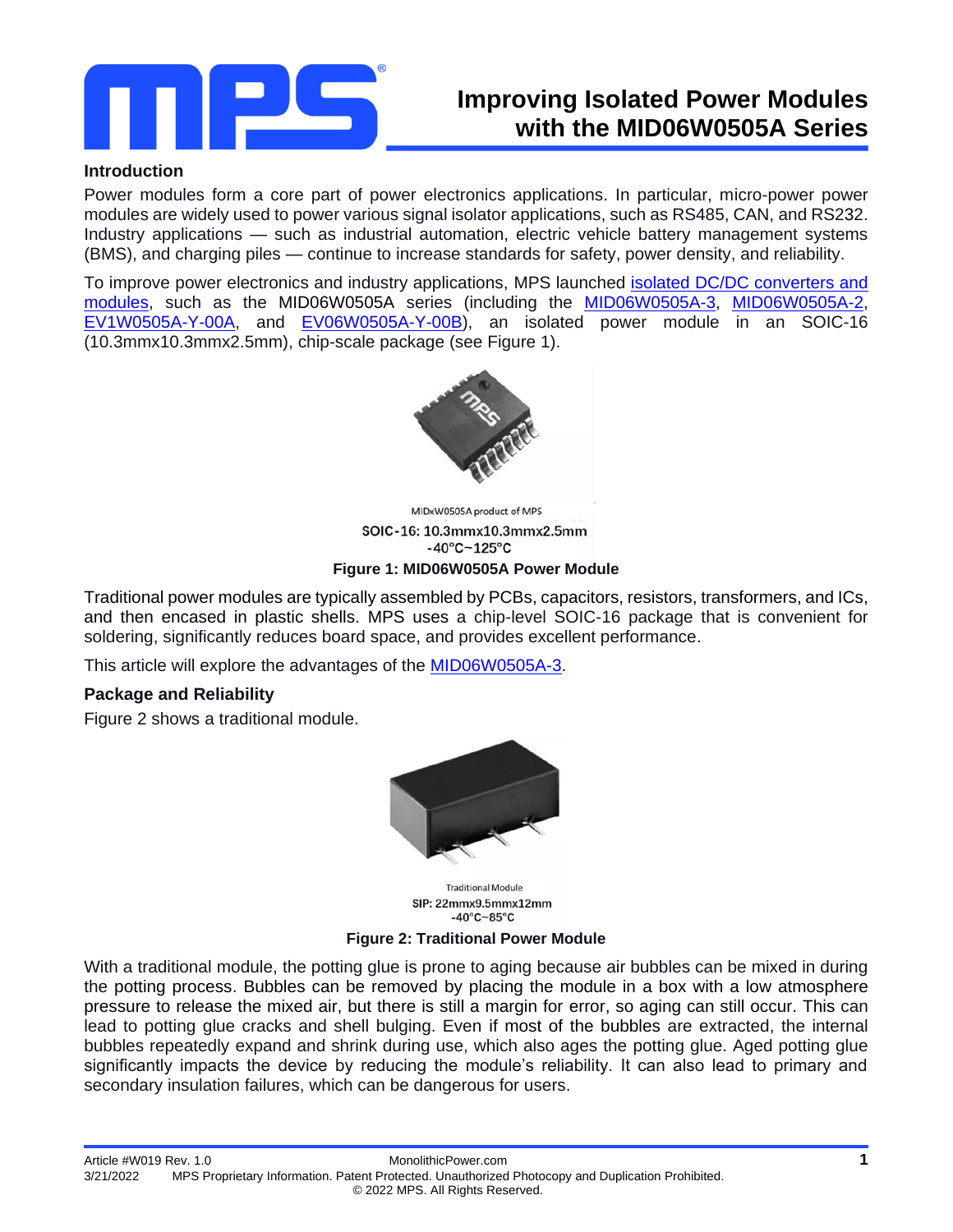

In addition, traditional power modules generally operate in a narrow -40°C to +85°C temperature range. The plug-in package is easily deformed, the pins are not able to achieve automatic welding, and the efficiency is low. Traditional modules can also be difficult to implement in space-constrained applications due to their height.

The [MID06W0505A-3](https://www.monolithicpower.com/en/products/isolation/mid1w0505a-3s.html) addresses the shortcomings of traditional power modules with the following features:

- High pressure is used to encapsulate the plastic. This chip-level packaging system prevents bubbles from being created while improving reliability and pressure resistance
- -40°C to +125°C operating temperature range
- Convenient, ultra-thin 2.5mm SOICW-16 package for SMT automation improves production efficiency and achieves the stringent product height demands

# **Magnetic Field Immunity**

When a product is exposed to a strong magnetic field, it can experience communication anomalies or even be burnt. These issues are often due to magnetic interference within the power field.

Figure 3 shows an experiment in which magnets were placed above a module to create interference.



**Figure 3: Interference Experiment Using Magnets**

Figure 4 shows the stable output of the **MID06W0505A-3**.



**Figure 4: Stable Output of the MID06W0505A-3**

These results contrast with traditional power modules, which can experience severe oscillations. For a traditional solution, a 5V output could overshoot to 7.8V, which could damage the subsequent circuit (see Figure 5).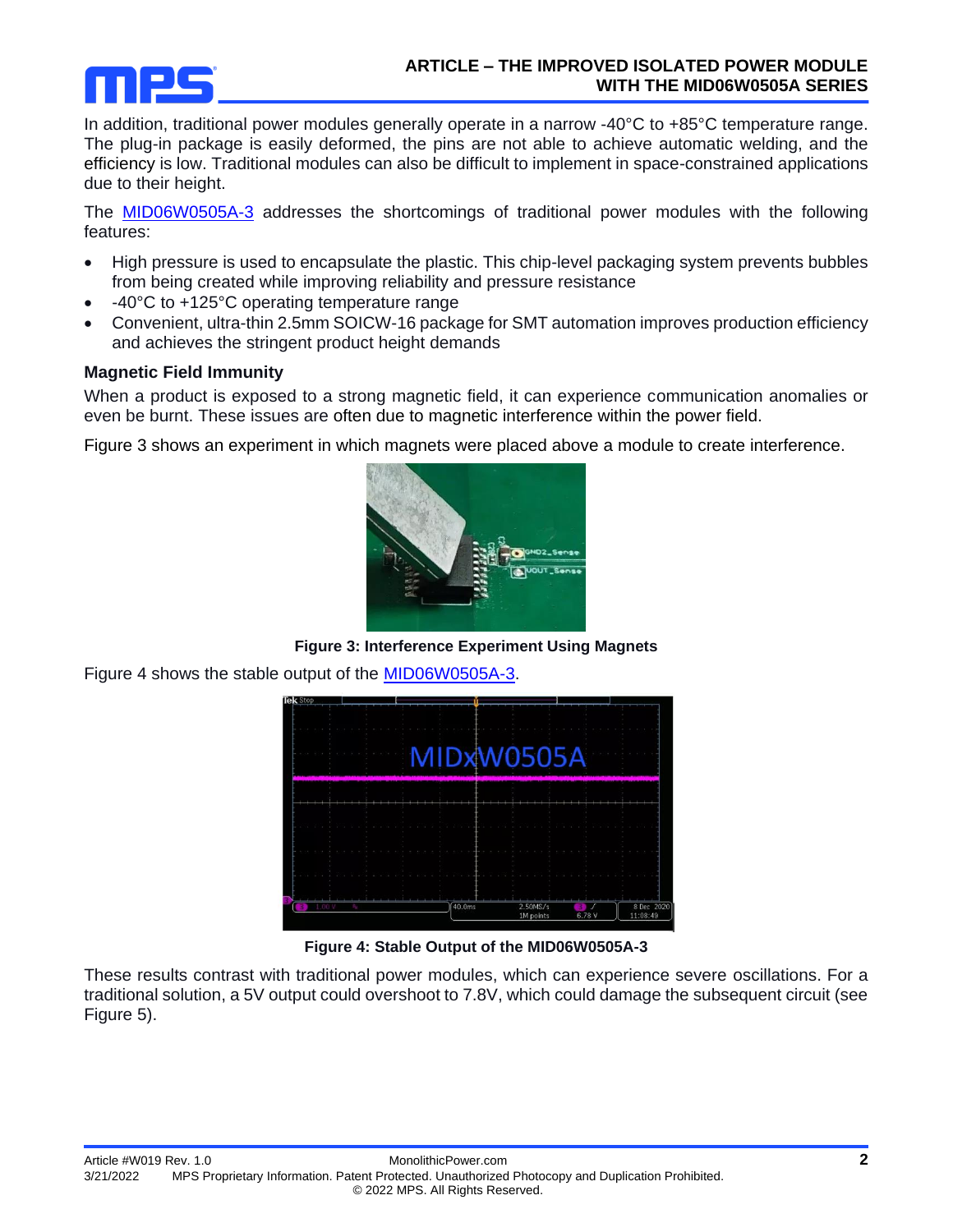



**Figure 5: Output of a Traditional Module**

The abnormal output is due to open-loop control. When subjected to external interference, the module's internal circuit cannot be adjusted by close-loop regulation, and the output voltage  $(V_{\text{OUT}})$  fails to regulate. The [MID06W0505A-3](https://www.monolithicpower.com/en/products/isolation/mid1w0505a-3s.html) uses advanced isolation feedback technology to provide real-time feedback on the external interference, which achieves closed-loop control and stabilizes  $V_{\text{OUT}}$ .

### **Output Voltage Adjustments**

In some cases with more stringent requirements for voltage regulation, a traditional power supply module has an unregulated  $V_{\text{OUT}}$  that fluctuates significantly with the input voltage ( $V_{\text{IN}}$ ) and load. In particular, when  $V_{\text{IN}}$  is at a maximum and there is no load,  $V_{\text{OUT}}$  fluctuates and rises to a substantial level. In this scenario, it is recommended to connect a dummy load at 10% of the rated load.

 $V<sub>OUT</sub>$  regulation can affect the subsequent stage circuit's system stability, which can result in relatively high static power consumption. The [MID06W0505A-3](https://www.monolithicpower.com/en/products/isolation/mid1w0505a-3s.html) features internal closed-loop control, a stable  $V_{\text{OUT}}$ , no minimum load requirements, and a stable output while the static power consumption is low.

Figure 6 shows a comparison between a traditional module's load regulation and the [MID06W0505A-3'](https://www.monolithicpower.com/en/products/isolation/mid1w0505a-3s.html)s load regulation.



**Figure 6: Load Regulation Comparison**

Figure 7 shows a comparison between a traditional module's linear adjustment rate and the [MID06W0505A-3's](https://www.monolithicpower.com/en/products/isolation/mid1w0505a-3s.html) linear adjustment rate.